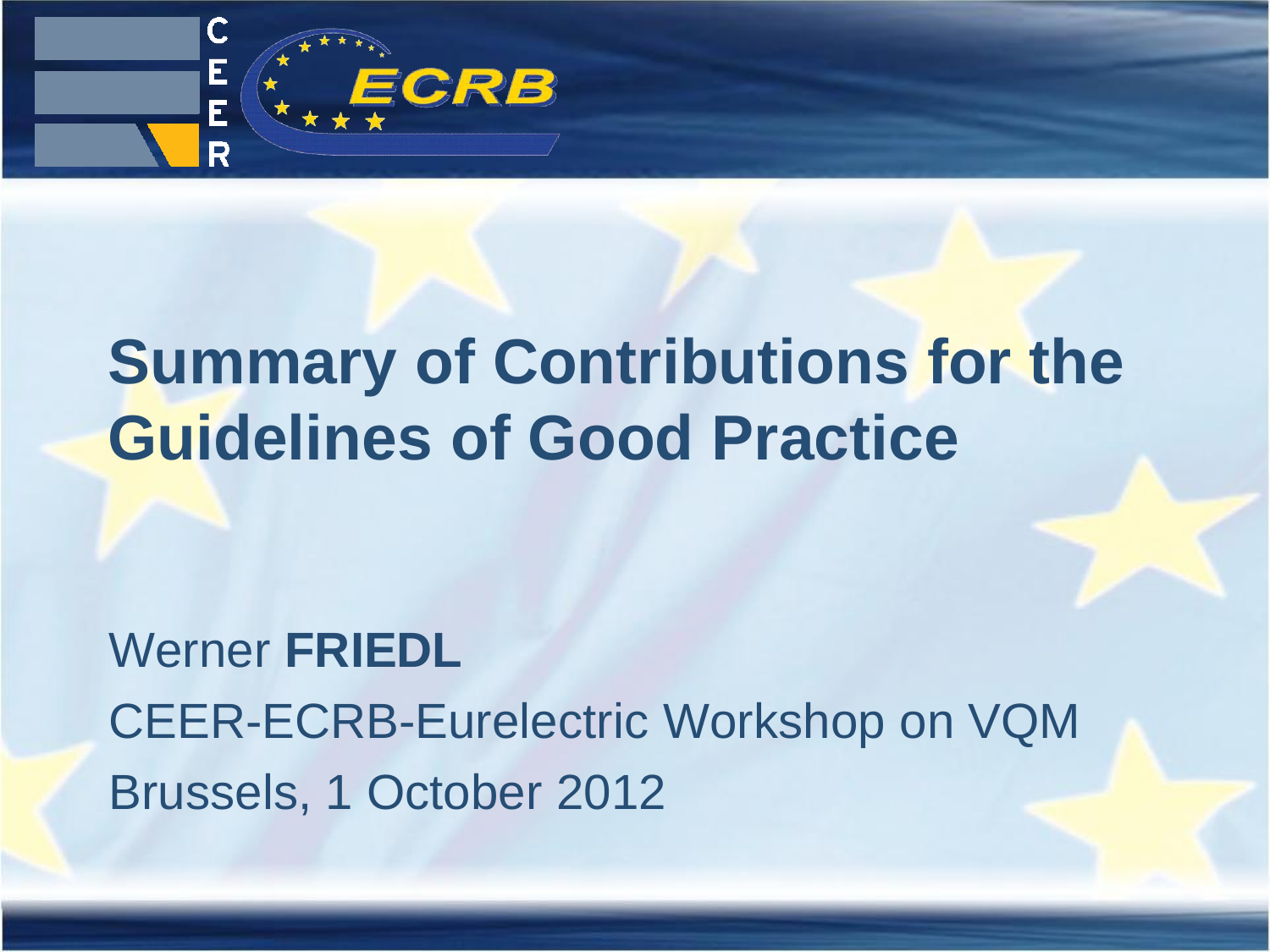

### **CEER structure**



Workshop on "Voltage Quality Monitoring", Brussels, 1 October 2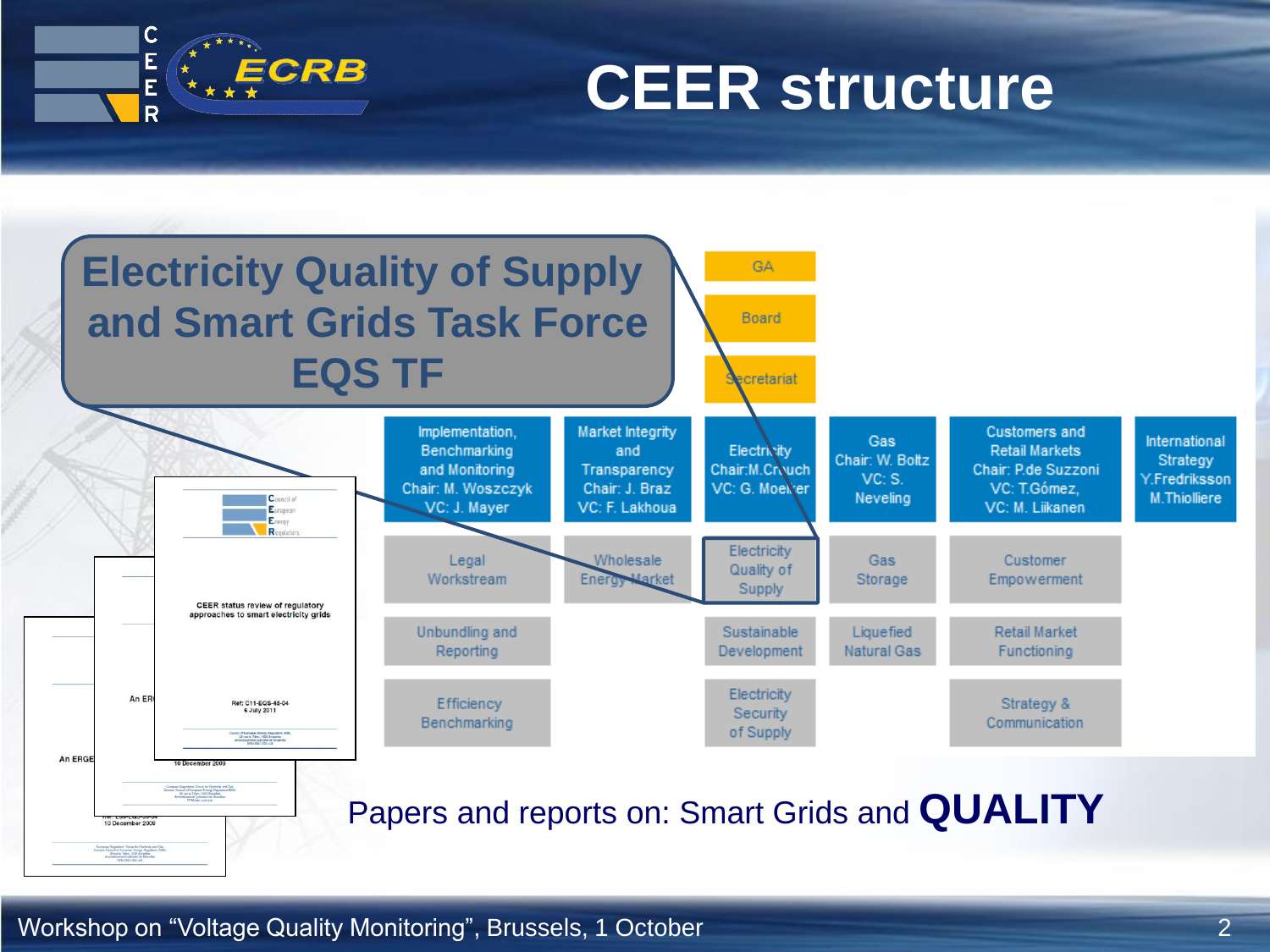# **Evolution of activities on quality aspects**



Workshop on "Voltage Quality Monitoring", Brussels, 1 October 3

E

Ē R ECRB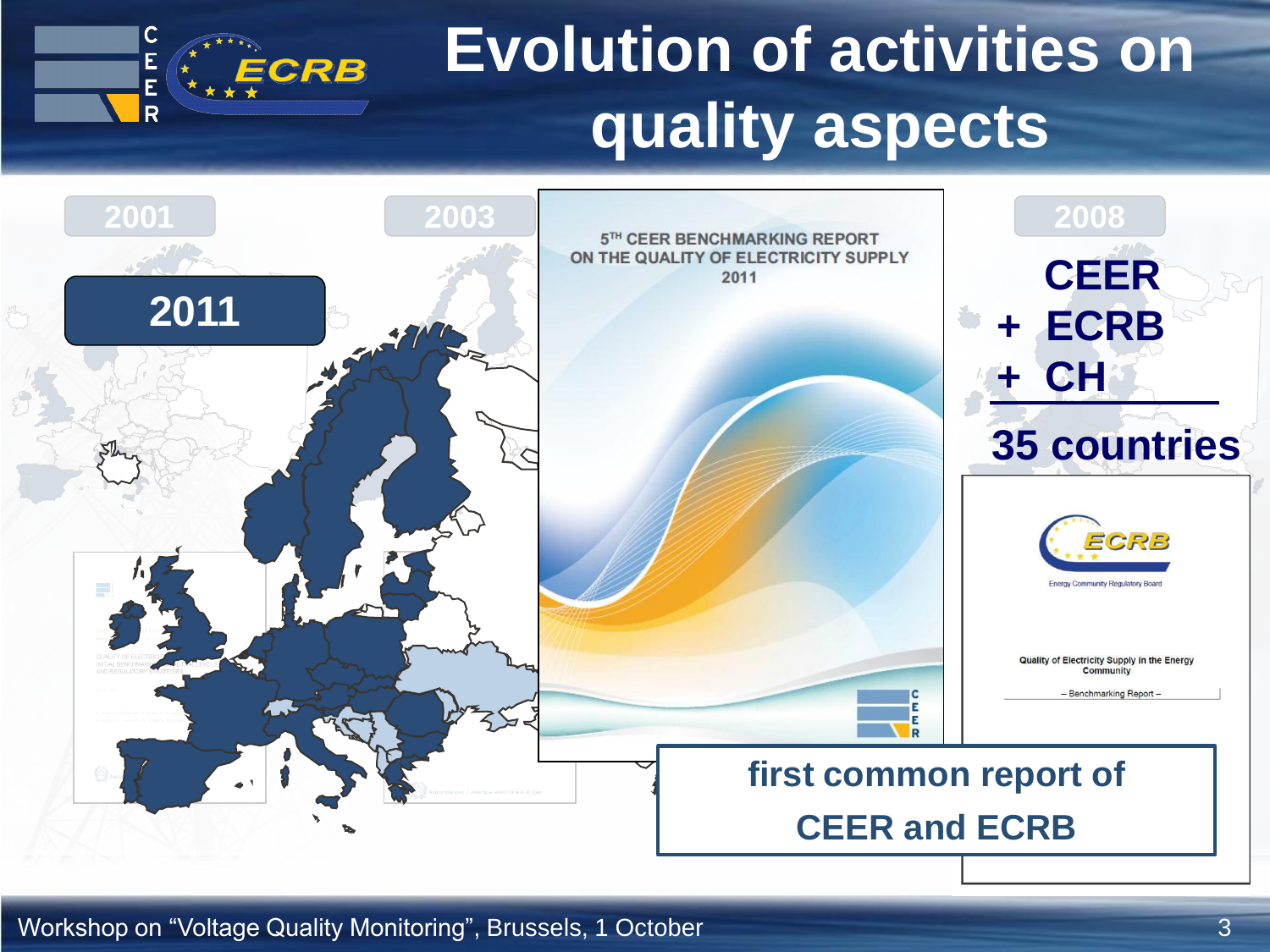

# **Activities on VQ aspects**

- "Towards Voltage Quality Regulation In Europe" ERGEG Public Consultation Paper - Dec. 2006
- "Towards Voltage Quality Regulation in Europe" ERGEG Conclusions Paper - July 2007
- "Towards Voltage Quality Regulation in Europe" Evaluation of the Comments Received - July 2007
- "Service Quality Regulation in Electricity Distribution and Retail" (CEER und FSR) - 2006/2007
- VQ Monitoring Workshop in Brussels Nov. 2009
- Round Table CEER/EURELECTRIC at CIRED 2009 + 2011
- "Guidelines of Good Practice on Estimation of Costs due to Electricity Interruptions and Voltage Disturbances" - Dec. 2010
- **GGP on the Implementation and Use of Voltage Quality Monitoring Systems for Regulatory Purposes - 2012**

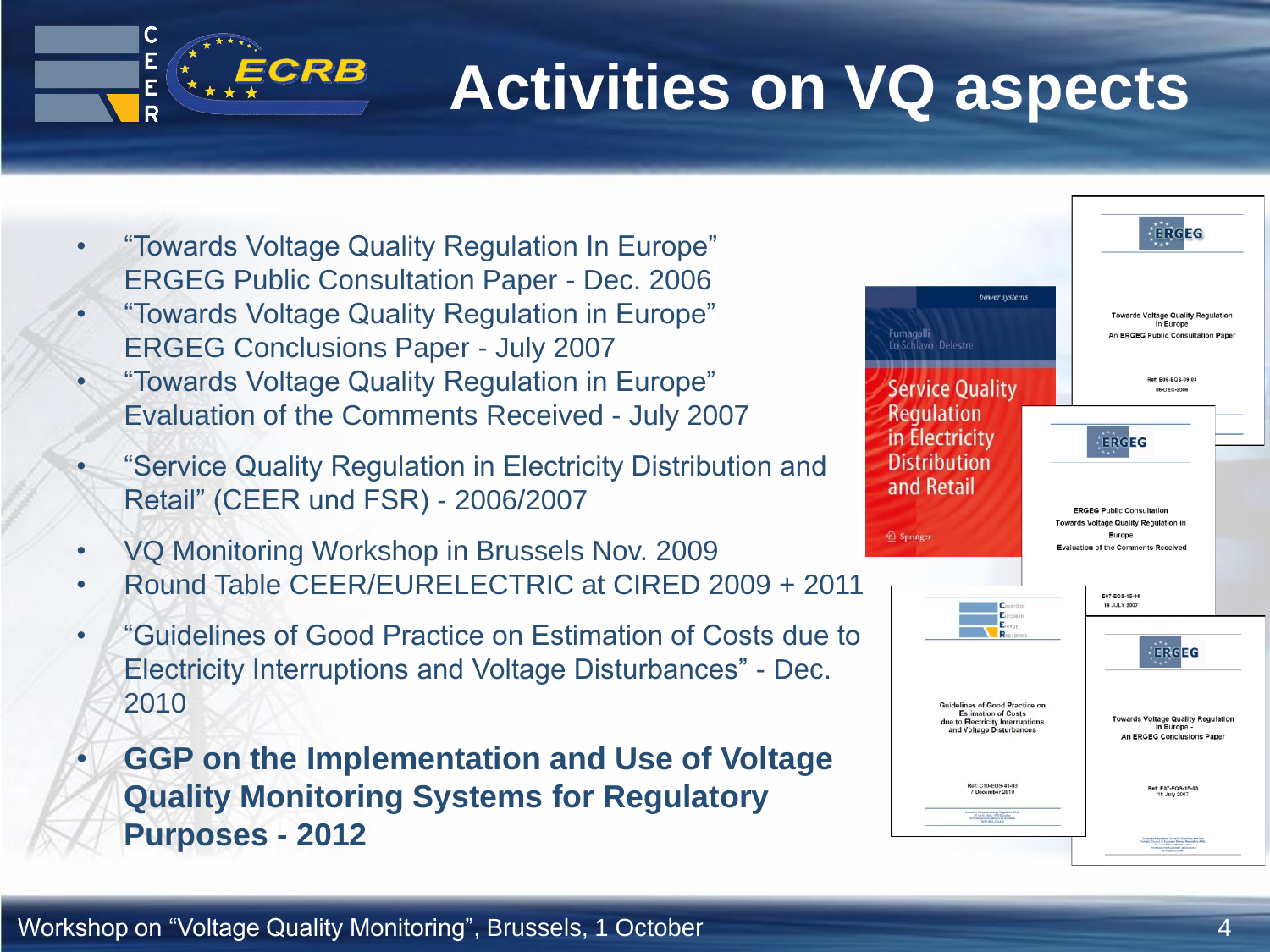# $E^{CRB}$  Conclusions of GGP VQM 1

### • Voltage quality monitoring programs are a useful tool for regulation

There are sufficient applications with advantages that in the end fall to the network user to justify having a voltage-quality monitoring program. A monitoring program can be fully under the control of the NRA, or, installed and operated by the network operator with the NRA getting access to the data.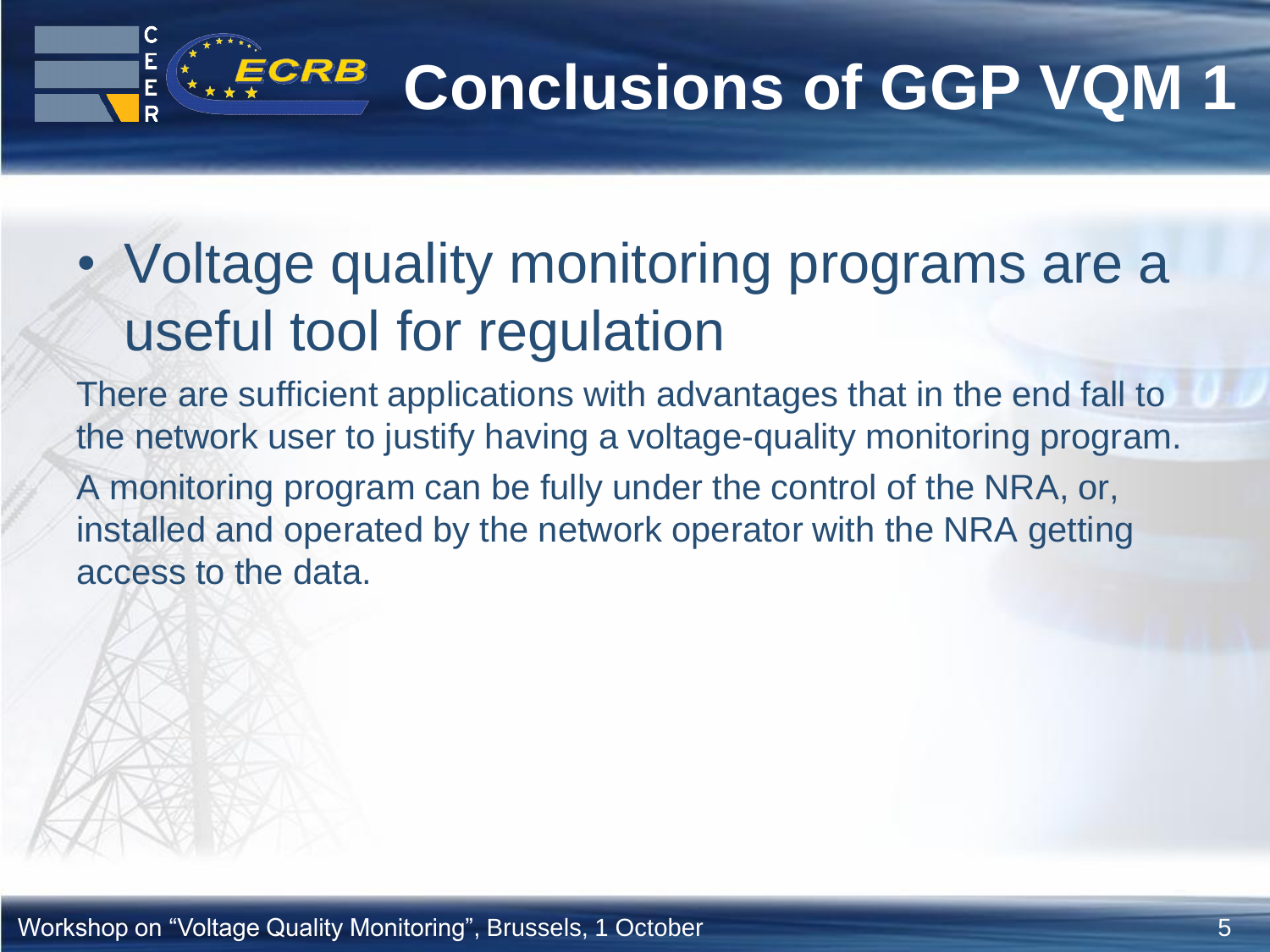# $E^{CRB}$  Conclusions of GGP VQM 2

### • Diversification of indices and methods is to be avoided

A number of voltage quality monitoring programs are already in place in different countries. There are large differences between these programs – this makes it difficult to compare the results and exchange knowledge and experience – harmonisation is needed! (choice of monitor locations, types of disturbances monitored, characteristics recorded, indices calculated)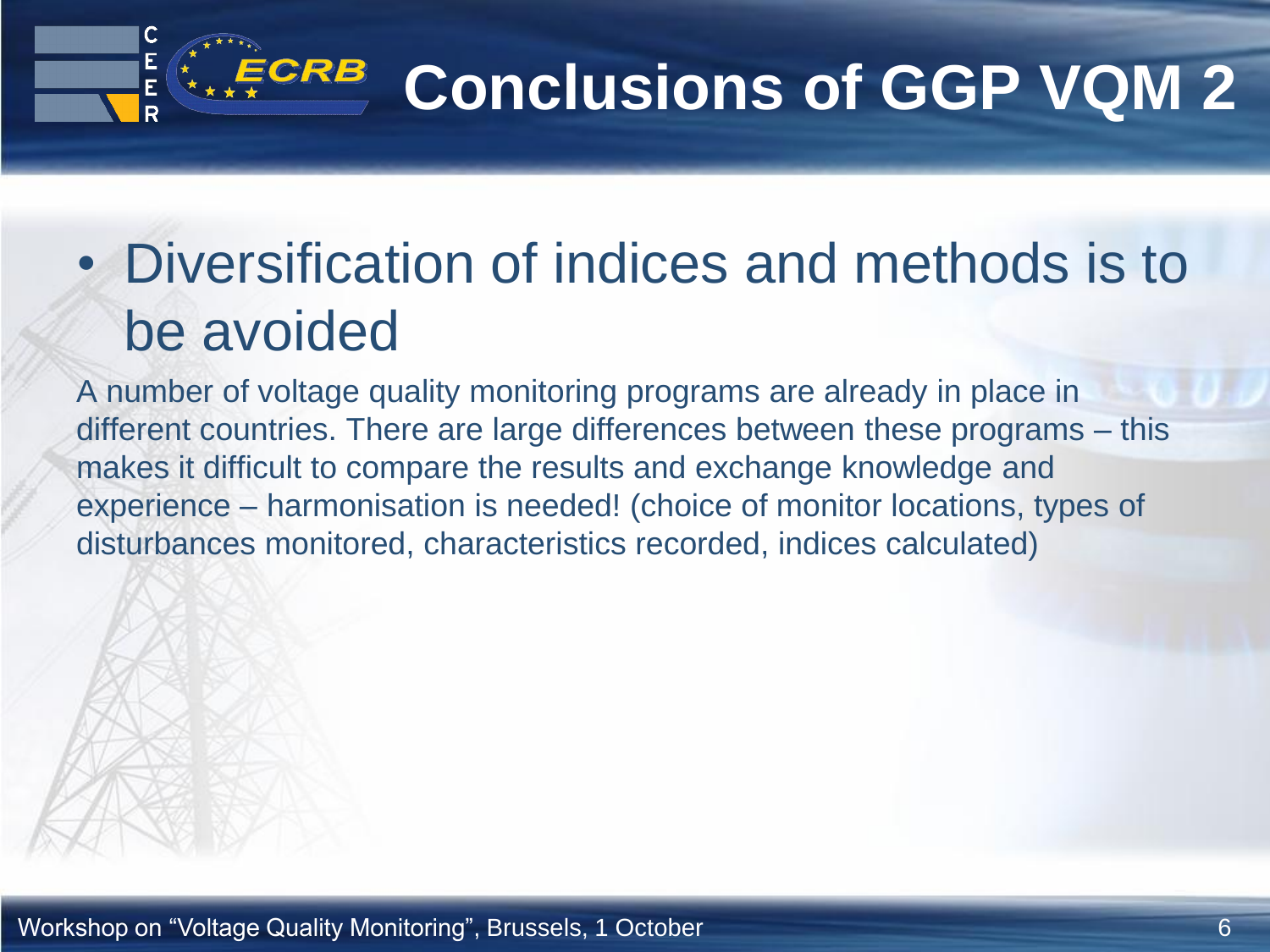# $E^{CRB}$  Conclusions of GGP VQM 3

### • Voltage quality monitoring programs should be funded through network tariffs

The most common way of funding such a program is through the network tariffs. This can however vary between countries based on the local tariff structure and regulation.

#### • Making results available is important

Publication of the results (including compliance with voltage quality regulation and important trends) and making data available in other ways are important parts of a voltage-quality monitoring program.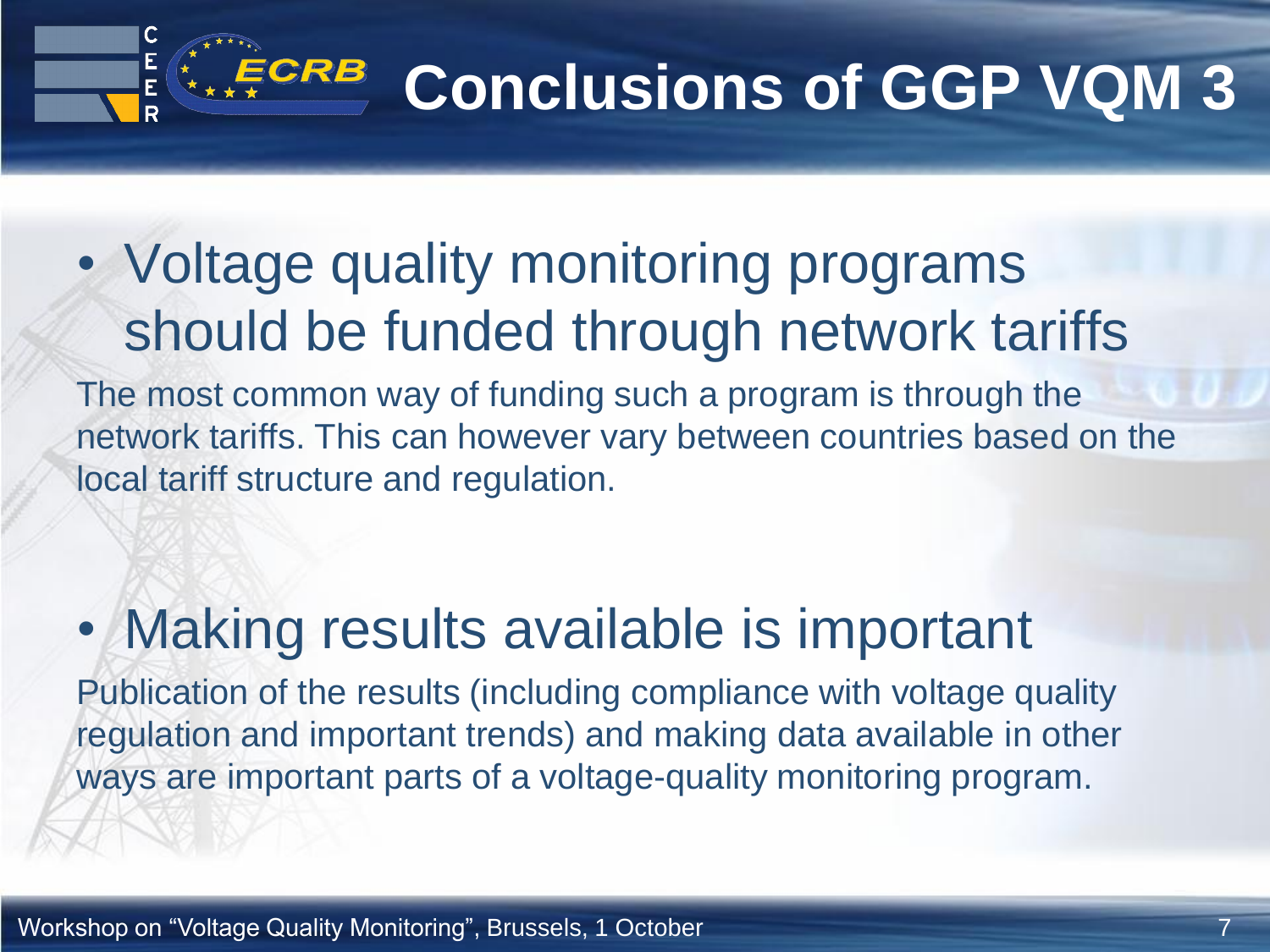#### **Conclusions of GGP VQM 4** ECRB

### • Keep other applications in mind

When setting up a voltage-quality monitoring program, it is important to consider all possible applications. Even if the purpose of a program is initially limited, small changes to the set-up of a program or to the kind of parameters recorded or calculated, can allow future applications at no or very small extra effort (setting up of such a program should be done in close cooperation between NRAs and network operators).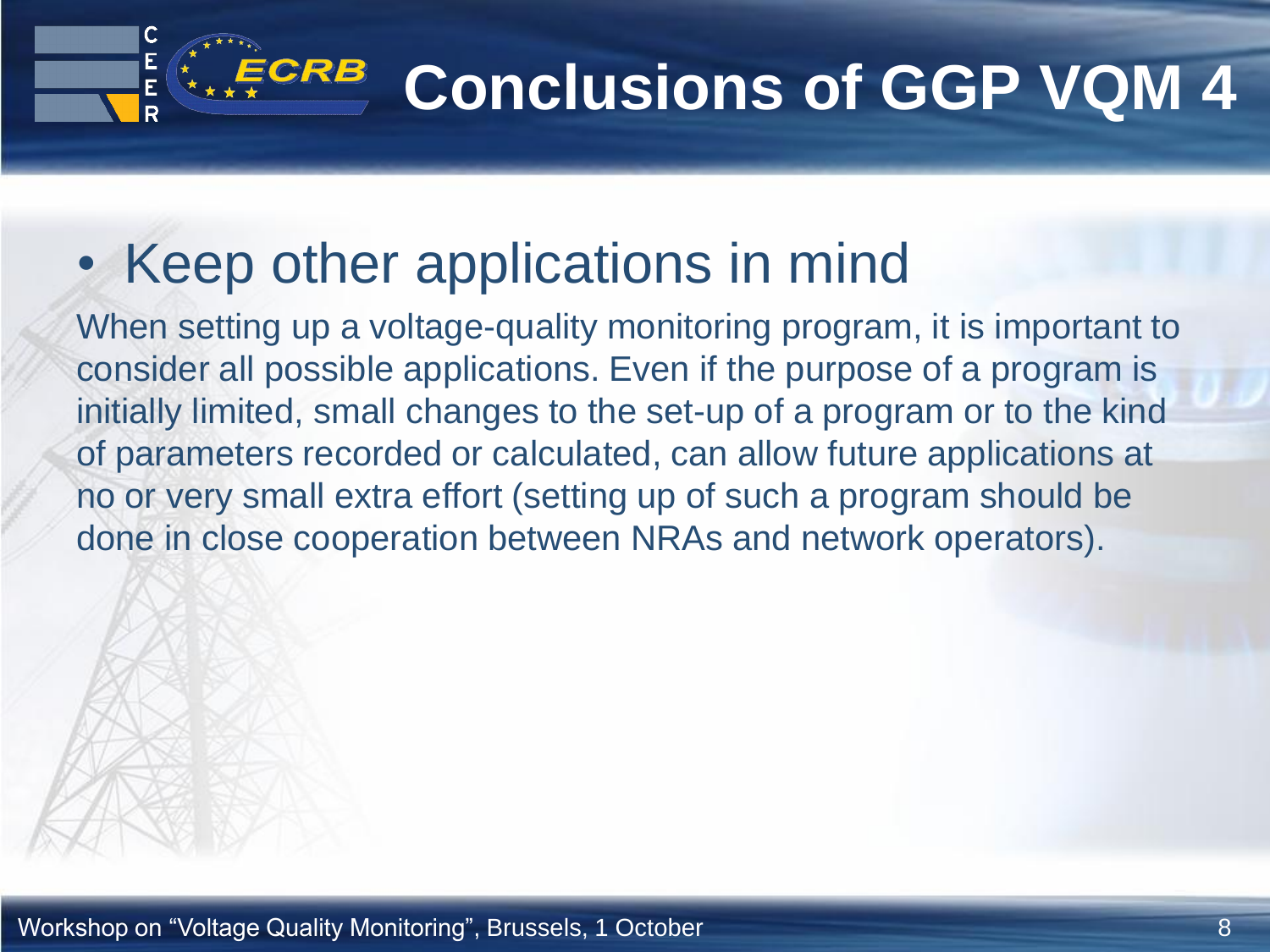



- New challenges based on changes to the system (like additional integration of DG and new types of customers)
- Main target of customers is: don't stop the process
	- Majority focus (99%) on Dips and loss of supply
- VQ should be the responsibility of DSOs/TSOs manufacturers and end-users
- Several speakers and comments have emphasised harmonised monitoring along EN 50160; harmonised format of data interpretation / collection …
- VQM by SM on LV for individual verification to be accompanied by more sophisticated monitoring (e.g. at MV-level)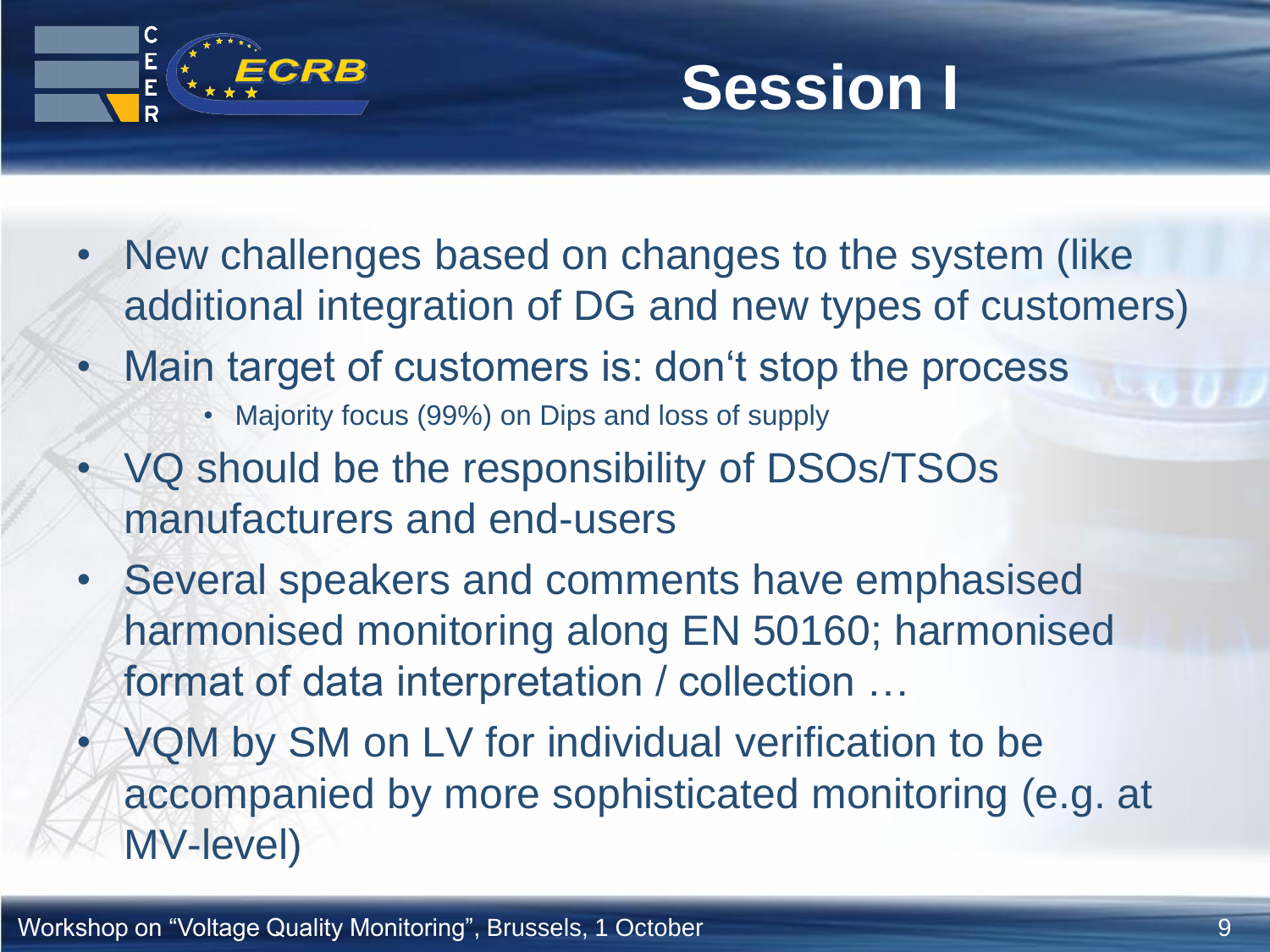



- Awareness of sharing curves will be a key point over the next few years. Initiatives should be taken to better inform consumers about their responsibilities.
- Where no reasonable objections exist, voltage quality data should be published for permitting users to design their plants, and also for research and educational purposes.
- Going beyond 50160 is possible at a reasonable cost for society.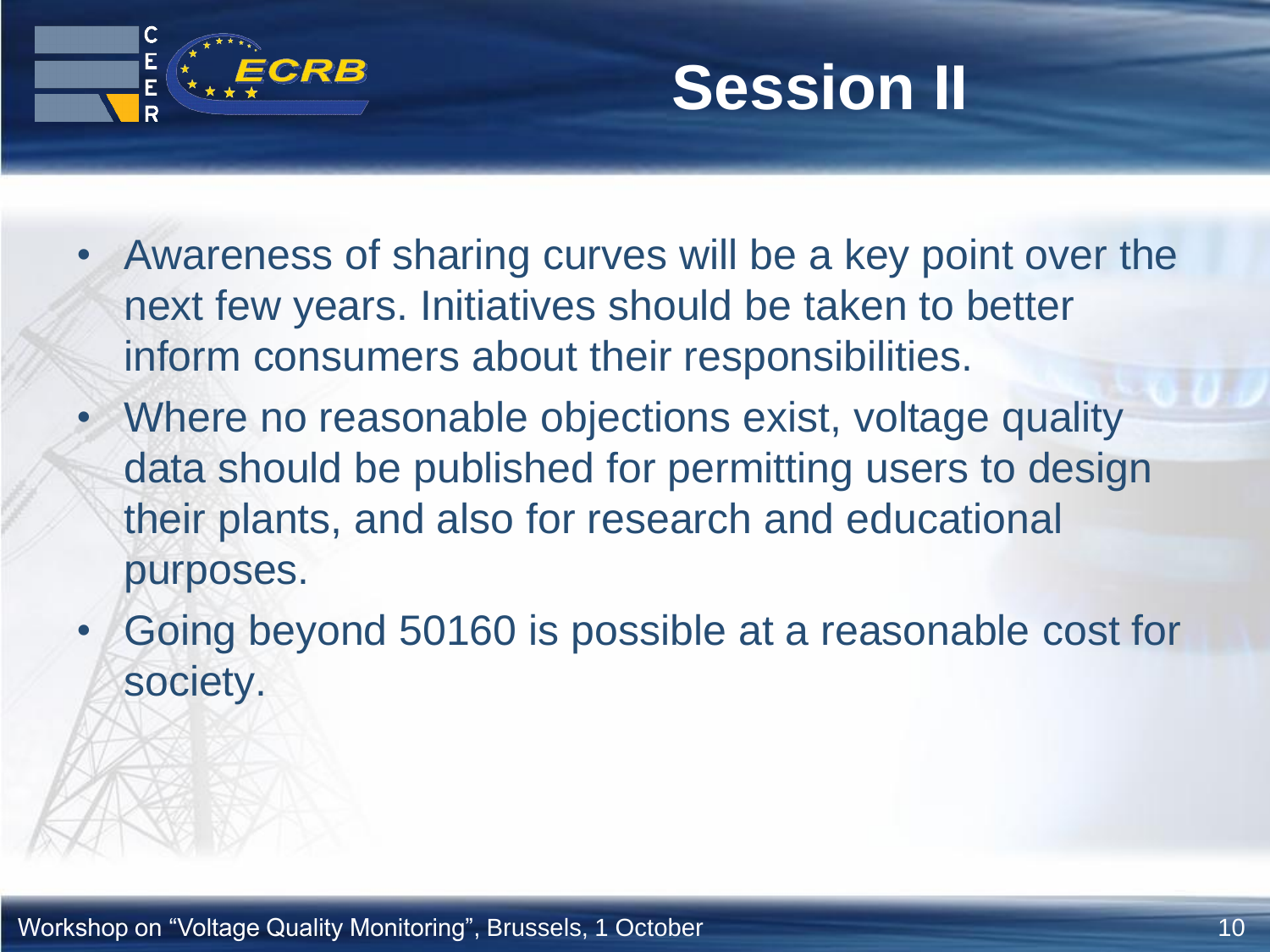

### **Session III**

- Broad agreement (DSOs, NRAs, customers) regarding costs and need for VQM
- NRAs to promote standardisation and harmonisation (data management, interfacing, data reporting, protocols…)
- Complaints are not the only drivers / reasons for VQM, there are many more
- Measurement at MV substation is enough for dip monitoring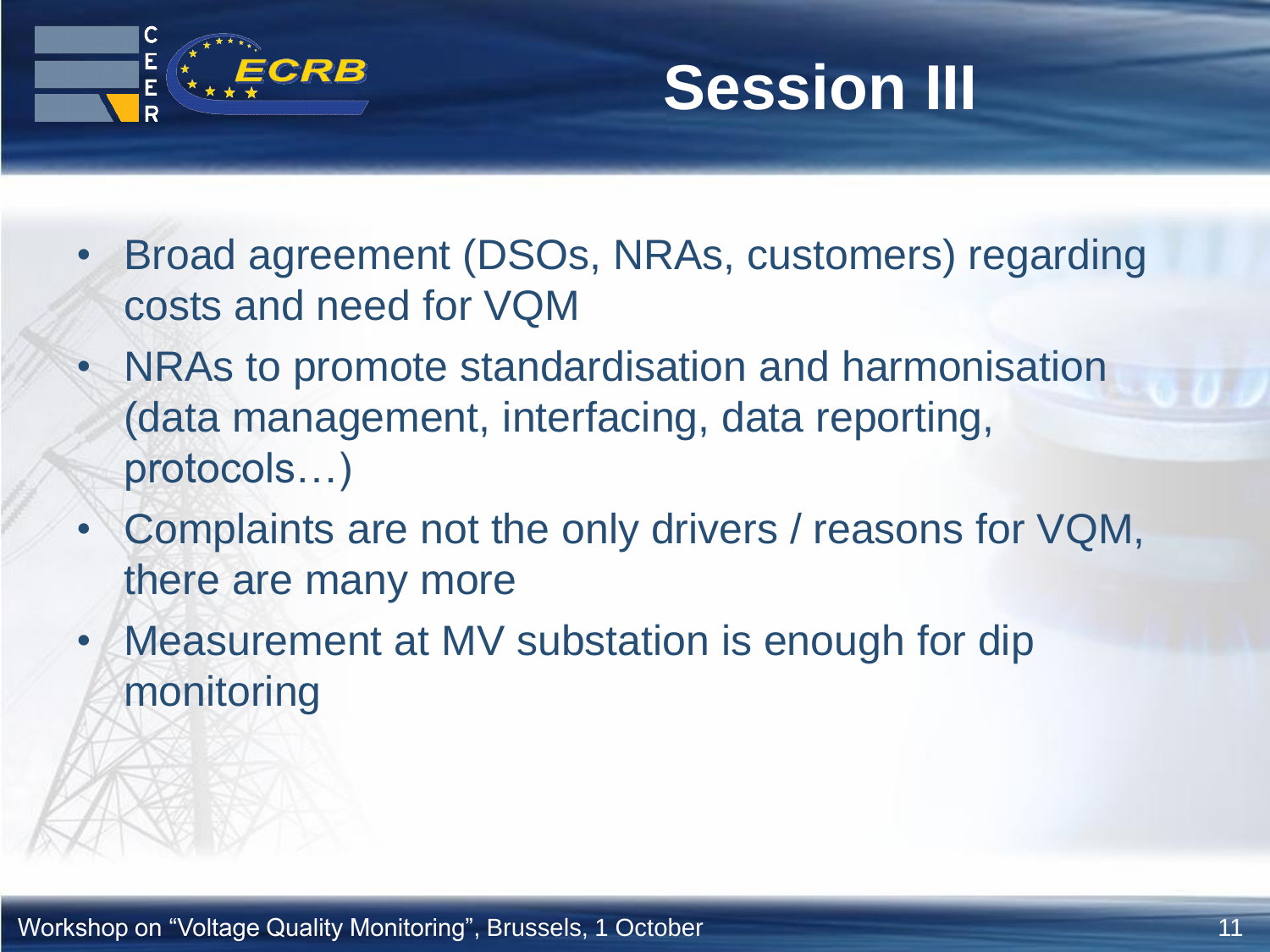



- Conclusions of previous Regulators' work in the field of voltage quality regulation: **improvements of the relevant standards** is needed
- One of the findings in the 5<sup>th</sup> Benchmarking Report was that five years of standardisation work has resulted in (only) slight improvements of the relevant European standard
- An increasing number of countries have introduced voltage-quality regulation beyond EN 50160
- In CEER, an alternative to the standardisation route through CENELEC is under discussion and planned